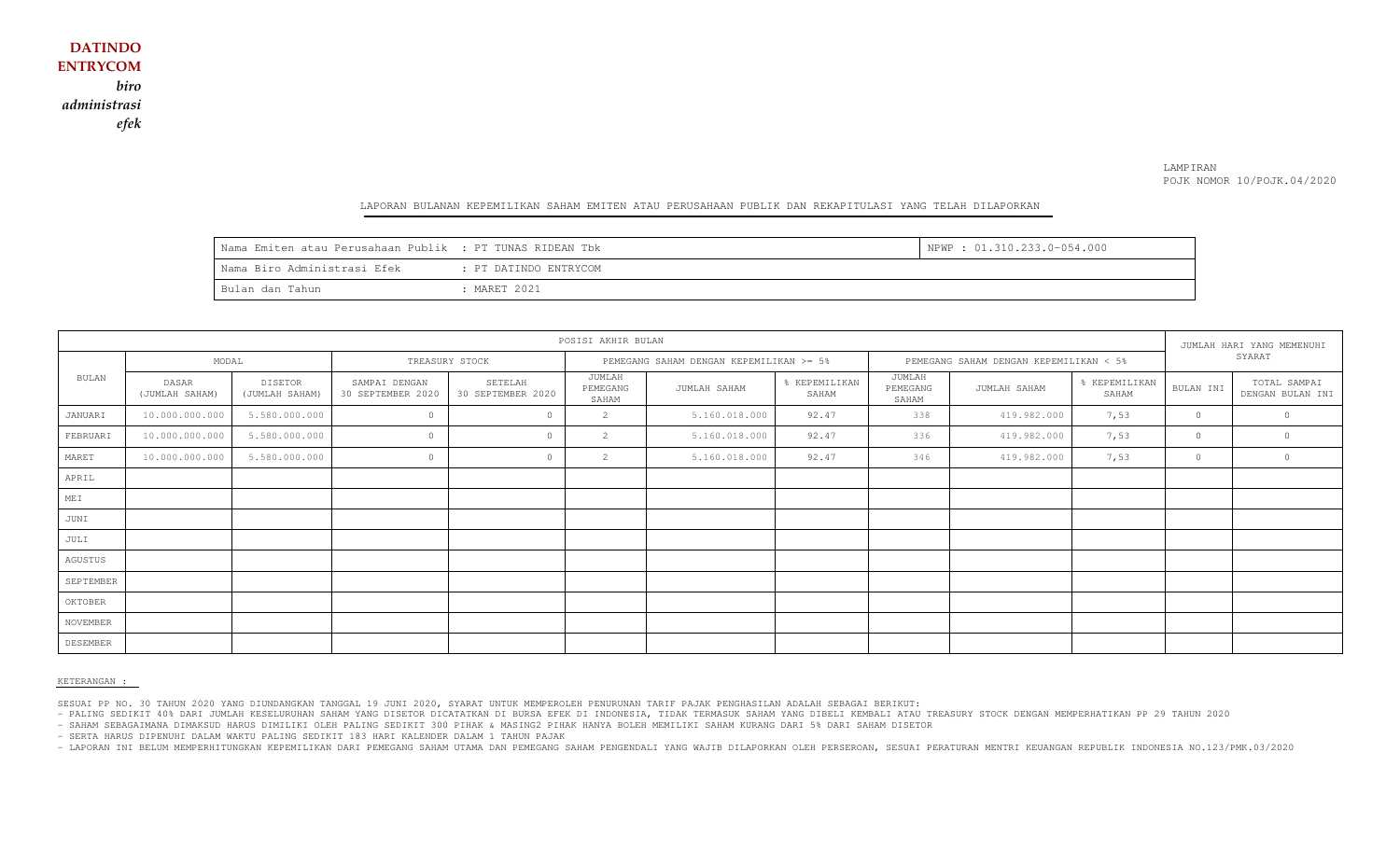## **DATINDO ENTRYCOM** *biro administrasiefek*

M

# LAPORAN KEPEMILIKAN SAHAM - DIREKSI & KOMISARIS PER : 31 MARET 2021

Emiten : PT TUNAS RIDEAN Tbk

| NOMOR                                                                                     | NAMA                                | JABATAN                                                                                                | PERSENTASE<br>JUMLAH SAHAM                                              | KETERANGAN |
|-------------------------------------------------------------------------------------------|-------------------------------------|--------------------------------------------------------------------------------------------------------|-------------------------------------------------------------------------|------------|
| Drs. ANTON SETIAWAN<br>SARASTI BASKORO<br>CHAN TZE CHOONG ERIC<br>5 Ir. HONG ANTON LEOMAN | 2 DR. ARIE SETIABUDI SOESILO, M.Sc. | KOMISARIS UTAMA<br>WAKIL KOMISARIS UTAMA/ INDEPENDEN<br>KOMISARIS INDEPENDEN<br>KOMISARIS<br>KOMISARIS | 0 0,0000000<br>0 0,0000000<br>0 0,0000000<br>0 0,0000000<br>0 0,0000000 |            |
| NUGRAHA INDRA PERMADI<br>8 MAX SUNARCIA<br>9 TENNY FEBYANA HALIM<br>10 TAN FONY SALIM     | 6 RICO ADISURJA SETIAWAN, MBA       | DIREKTUR UTAMA<br>DIREKTUR<br>DIREKTUR<br>DIREKTUR<br>DIREKTUR                                         | 0 0,0000000<br>0 0,0000000<br>0 0,0000000<br>0 0,0000000<br>0 0,0000000 |            |
|                                                                                           |                                     | TOTAL<br>$\cdot$                                                                                       | 0 0,0000000                                                             |            |

02/04/2021 08:55:09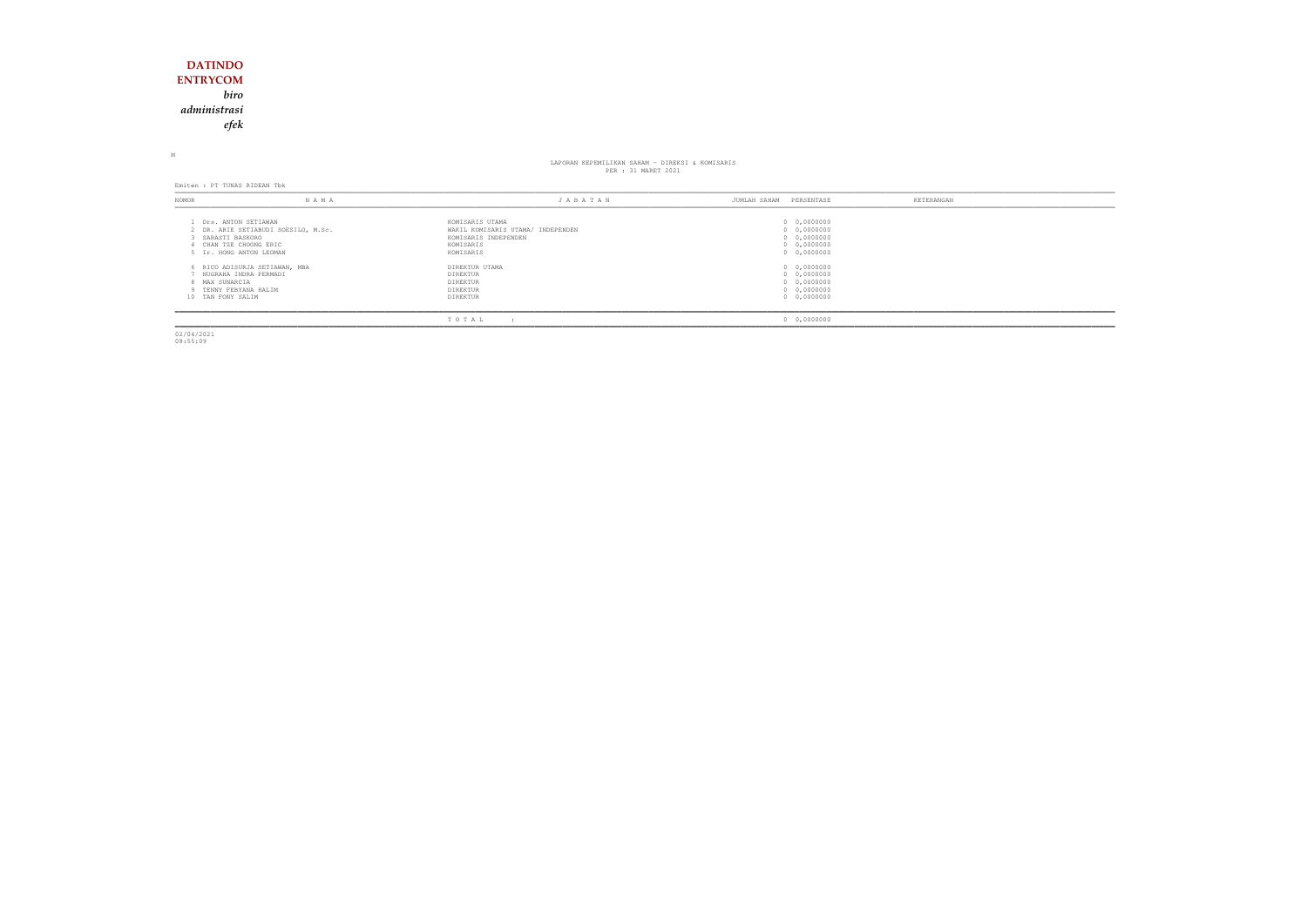| <b>DATINDO</b>                                                  |               |                                                         |                 |                                     |                                                           |
|-----------------------------------------------------------------|---------------|---------------------------------------------------------|-----------------|-------------------------------------|-----------------------------------------------------------|
| <b>ENTRYCOM</b>                                                 |               |                                                         |                 |                                     |                                                           |
| biro                                                            |               |                                                         |                 |                                     |                                                           |
| administrasi                                                    |               |                                                         |                 |                                     |                                                           |
| efek                                                            |               |                                                         |                 |                                     |                                                           |
|                                                                 |               |                                                         |                 |                                     |                                                           |
| М                                                               |               | DAFTAR PEMEGANG SAHAM PENGENDALI<br>PER : 31 MARET 2021 |                 |                                     |                                                           |
| Emiten : PT TUNAS RIDEAN Tbk                                    |               |                                                         |                 |                                     |                                                           |
| $N A M A - 1$<br>NOMOR                                          | $N A M A - 2$ | $A L A M A T - 1$                                       | A L A M A T - 2 | KOTA                                | JUMLAH SAHAM<br>% PEMILIKAN                               |
| JARDINE CYCLE & CARRIAGE LIMITED<br>2 TUNAS ANDALAN PRATAMA, PT |               | C/O 239 ALEXANDRA ROAD<br>KAPTEN TENDEAN 15-17-19       |                 | SINGAPORE 159930<br>JAKARTA SELATAN | 2.580.009.000<br>46,237 %<br>2.580.009.000<br>$46,237$ \$ |
|                                                                 |               |                                                         |                 | TOTAL<br>$\cdot$ :                  | $92,474$ %<br>5.160.018.000                               |

 $02/04/2021$ 08:55:09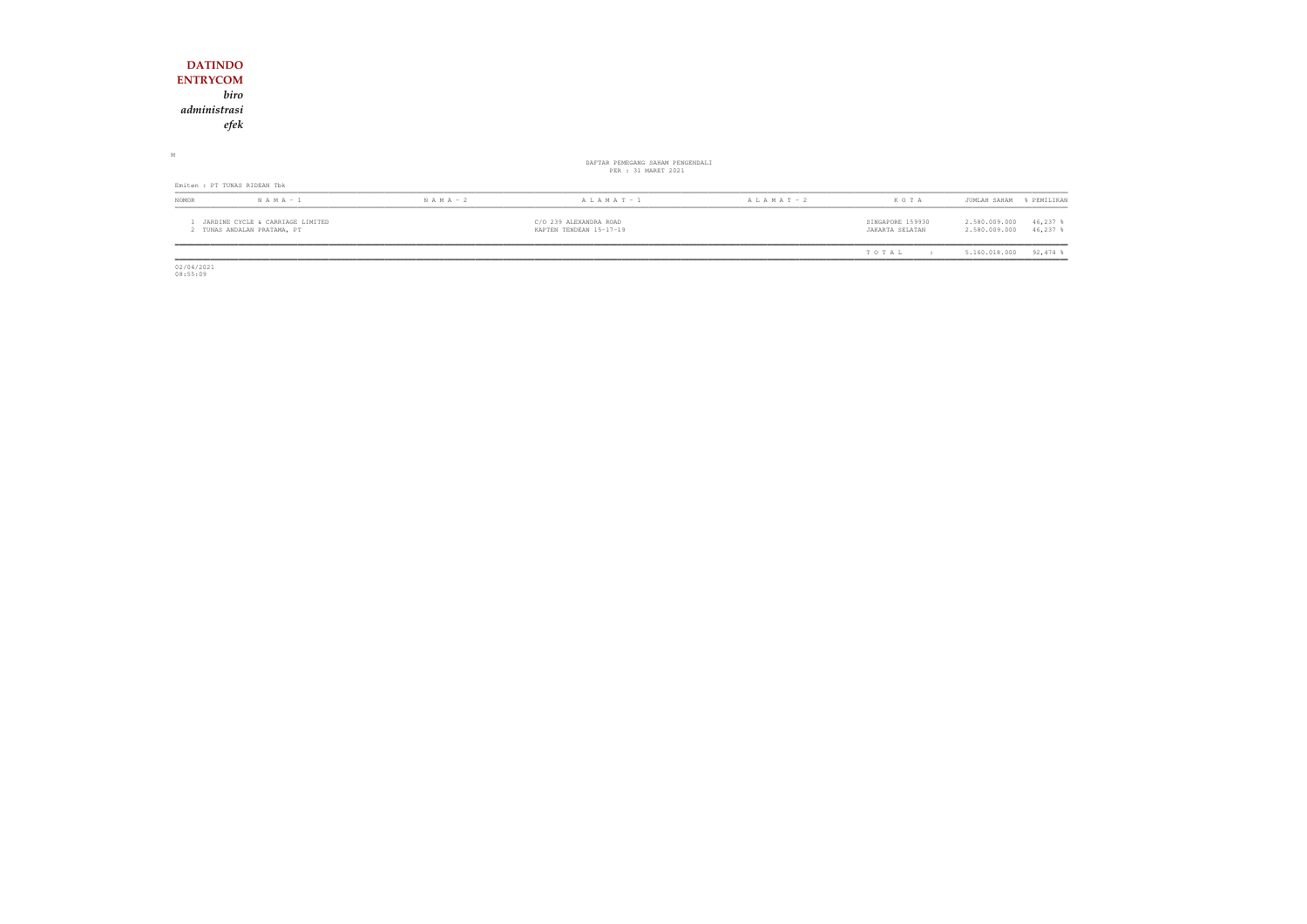## **DATINDO ENTRYCOM** *biro administrasiefek*

PM

# PEMILIKAN SAHAM YANG MENCAPAI 5,00% ATAU LEBIH<br>DARI SAHAM YANG DITEMPATKAN DAN DISETOR PENUH (5.580.000.000)<br>PER : 31 MARET 2021

|                                                               | Emiten : PT TUNAS RIDEAN Tbk |                                                   |                   |                 |                                     |                                                        |                                               |                                      |  |  |
|---------------------------------------------------------------|------------------------------|---------------------------------------------------|-------------------|-----------------|-------------------------------------|--------------------------------------------------------|-----------------------------------------------|--------------------------------------|--|--|
| <b>NOMOR</b>                                                  | $N A M A - 1$                | $N A M A - 2$                                     | $A L A M A T - 1$ | A L A M A T - 2 | KOTA                                | STATUS PEMILIK                                         | TGL. REG JUMLAH SAHAM                         | & PEMILIKAN                          |  |  |
| JARDINE CYCLE & CARRIAGE LIMITED<br>TUNAS ANDALAN PRATAMA, PT |                              | C/O 239 ALEXANDRA ROAD<br>KAPTEN TENDEAN 15-17-19 |                   |                 | SINGAPORE 159930<br>JAKARTA SELATAN | BADAN USAHA ASING<br>PERSEROAN TERBATAS                | 2.580.009.000<br>2.580.009.000                | 46,237<br>46,237 \$                  |  |  |
|                                                               |                              |                                                   |                   |                 |                                     | TOTAL<br>PEMEGANG SAHAM LAINNYA : (346)<br>GRAND TOTAL | 5.160.018.000<br>419.982.000<br>5.580.000.000 | $92,474$ \$<br>7,527<br>$100,000$ \$ |  |  |

02/04/2021 00:41:07